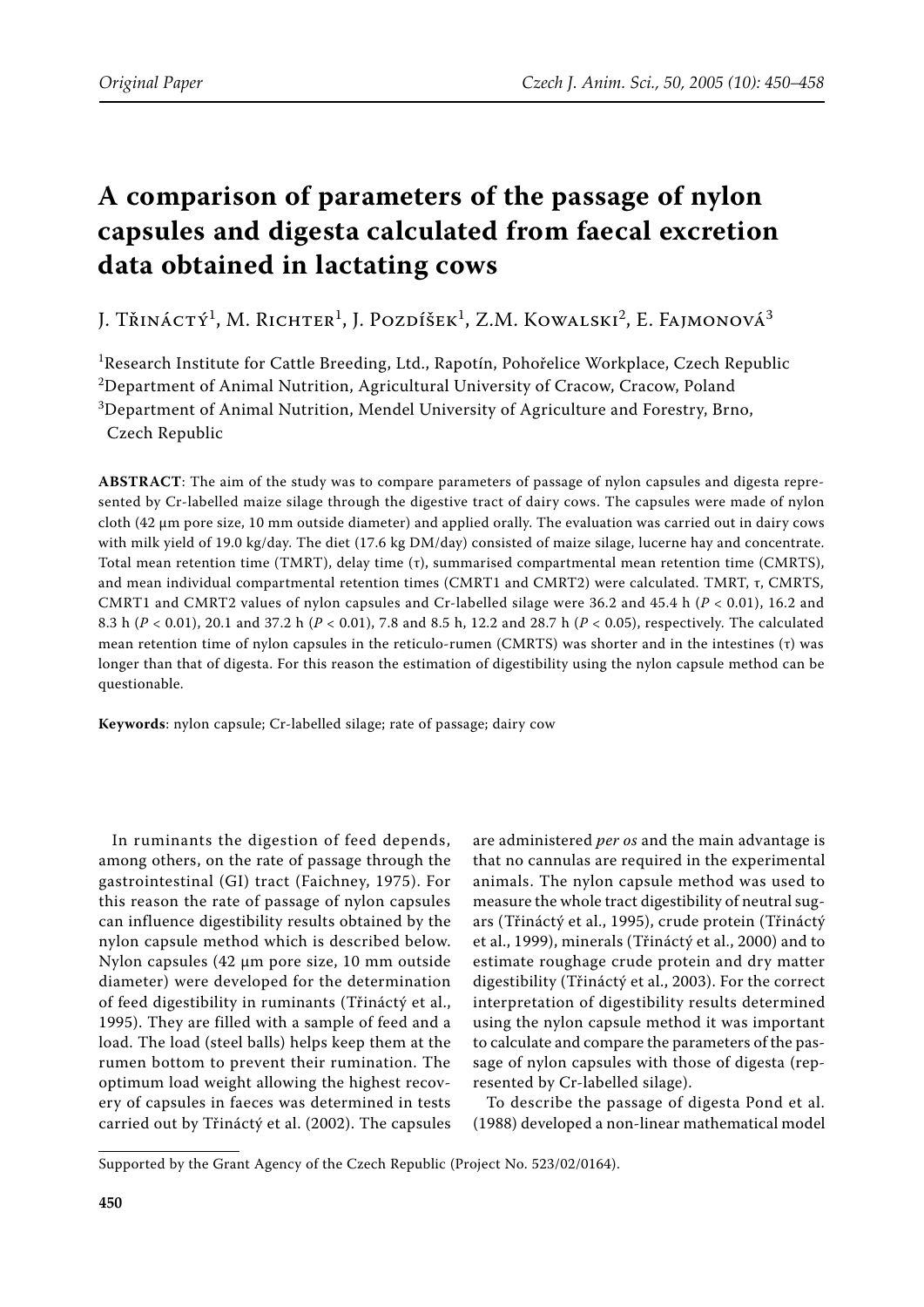using simultaneously gamma and exponential functions for fitting passage curves. This model divides the curve into two compartments and a delay time. Generally, this model had a good fit of data (Quiroz et al., 1988). However Pond et al. (1988) reported that when the number of data in the first part was low, uncertain distribution of retention times between compartments was obtained. Moreover, the non-linear model mentioned above assumes that the flow of digesta is a continuous process, but as the Faichney (1975) stated, defaecation is obviously discontinuous. For these reasons Mambrini and Peyraud (1997) suggested a simple mathematical method which showed a lower sensitivity to input data and to discontinuity of the digesta flow. These authors used the combination of a summative method (Thielemans et al., 1978) and a graphic method (Udén, 1984) with the visually determined point of the first marker appearance (delay time). With regard to pulse excretion and scarceness of points in the ascending part of the passage curve for nylon capsules, the method of compartment analysis according to Mambrini and Peyraud (1997) was more suitable than the previously mentioned non-linear method.

Chromium bound to fibre is often used as a marker of digesta flow in ruminants (Udén et al., 1980). Usual content of Cr in Cr-labelled fibre is between 2% and 4% Cr in DM (Moore et al., 1992; Huhtanen and Kukkonen, 1995). Ehle (1984) and Firkins et al. (1998) reported a potential bias in estimates of passage rate if high Cr concentrations were applied in the solution used for labelling. Firkins et al. (1998) noted an interaction between the type of Cr-labelled feed and the outflow rate and found out that the influence of Cr-content in feed with higher initial functional specific gravity (FSG) on the change of passage rate was low. In addition, Wattiaux et al. (1991) reported that silages generally had higher FSG than the other forages. With regard to these above-mentioned reports Cr-labelled maize silage with standard Cr-content can represent the flow of the majority component of TMR (maize silage) through the GI tract with low error.

The aim of the study was to compare the passage rates of nylon capsules and digesta (represented by Cr-labelled maize silage) through the individual compartments of digestive tract of lactating cows. The corresponding passage parameters were calculated from faecal excretion curves using the mathematical method according to Mambrini and Peyraud (1997) validated by these authors for this purpose. The data analysed in this paper originate from published articles (Třináctý et al., 2002, 2003) and partly from unpublished experiments.

#### **MATERIAL AND METHODS**

## **Animals**

The evaluation was carried out in seven experiments. Each of them had a preparatory period (14 days) and two experimental periods (2  $\times$  4 days) with a three-day pause. The experiments were performed with crossbred dairy cows (Red Holstein > 75% × Friesian-Holstein < 25%). All the experiments were conducted with two dairy cows, and different animals were used in individual experiments. The cows were 60–200 days in lactation and their weight ranged from 580 kg to 715 kg (mean 644 kg, s.e. 11.1). Average milk yield and measured nutrient intake are presented in Table 1. In all the experiments the diet consisted of maize silage (9.91 kg DM/day; s.e. 0.39), lucerne hay (3.67 kg DM/day; s.e. 0.10) and feed mixture (3.97 kg DM/day; s.e. 0.44). The mixture consisted of 32% maize meal, 19% rapeseed expellers, 13% wheat meal, 10% barley meal, 10% oat meal, 8% yeast, 5% flax meal, 2.5% mineral mixture and 0.5% sodium chloride. The diet was calculated according to the performance of cows (Sommer, 1994), and the ration components were fed separately. The diet was fed twice a day (at 5.00 a.m. and 3.00 p.m.) with a maximally 10% of refusals (in DM).

#### **Nylon capsule method and Cr-labelled silage**

The capsules of lenticular shape with outside and inside diameters of 10 and 8 mm, respectively,

Table 1. Daily milk yield and intake

| Parameter                         | Amount | s.e.    |
|-----------------------------------|--------|---------|
| Milk yield (kg/day)               | 19.0   | 0.83    |
| Dry matter intake (kg/day)        | 17.6   | 0.43    |
| Crude protein intake (kg/day)     | 2.36   | 0.06    |
| $NEL1$ intake (MJ/day)            | 114    | $3.2\,$ |
| $PDIN1$ intake (kg/day)           | 1.52   | 0.04    |
| PDIE <sup>1</sup> intake (kg/day) | 1.55   | 0.04    |

1 NEL (net energy of lactation), PDIN and PDIE (units of PDI system) calculated according to Sommer (1994)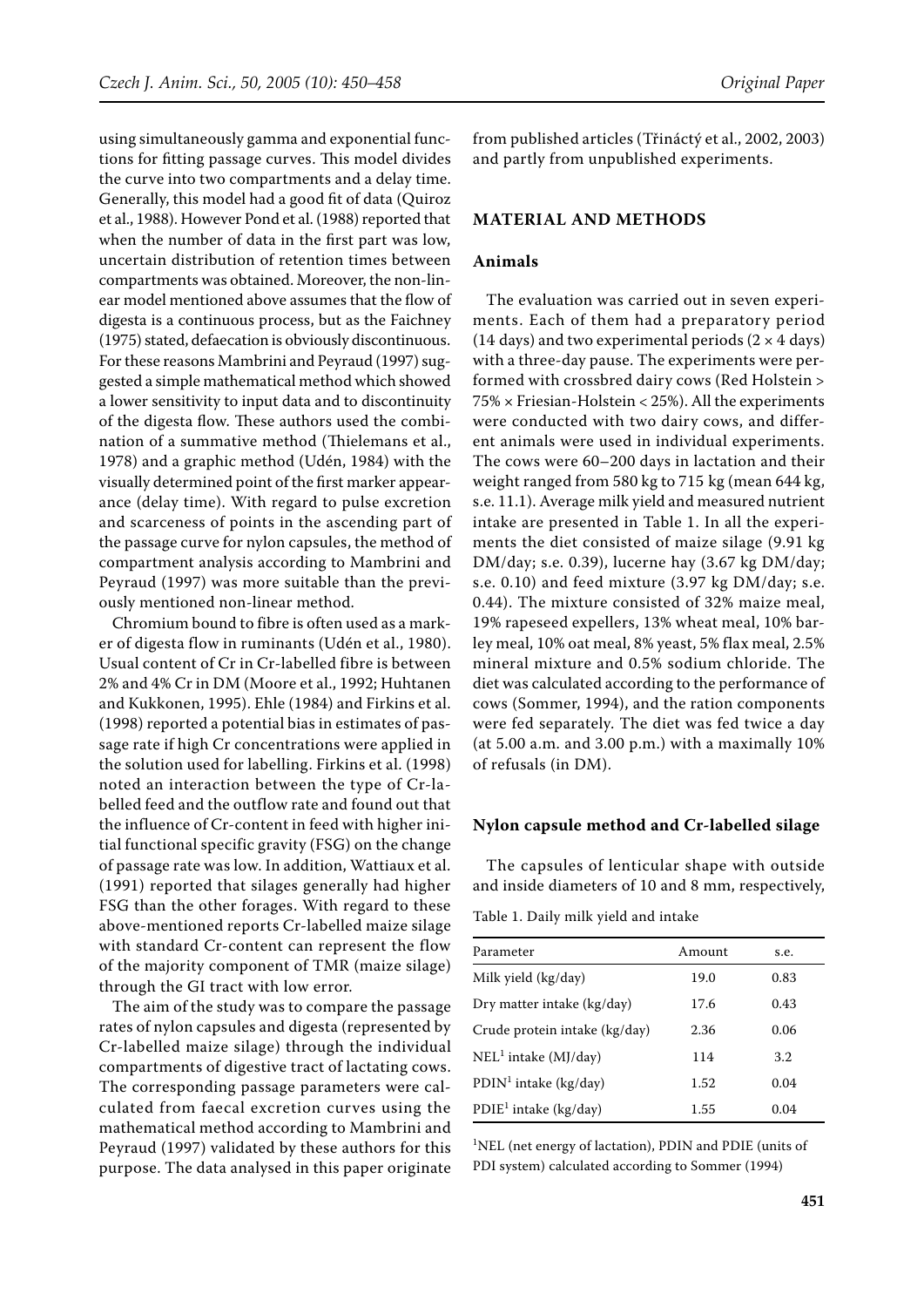were made of nylon cloth (Uhelon, Hedva Moravská Třebová, Czech Republic) with 42 µm aperture (Třináctý et al., 1999). They contained feed and a load (two stainless steel balls 2 and 3 mm in diameter, respectively) and their mean functional specific gravity (FSG) was 1.58 g/cm (Třináctý et al., 2002). The capsules with these uniform parameters (diameter, load, FSG) were used in all the experiments. They were administered orally in the form of paper bolus. Each feed was ground through a 1-mm screen and the digestibility of nutrients was measured and published (Třináctý et al., 2002; Třináctý et al., 2003). The weighing of feed into the capsules was done in batches. Each batch consisted of 100 capsules. To calculate the quantity of feed in one capsule, total amount of feed used for one batch was divided by the total number of capsules per batch. Cows in the experiments received 500 (experiments 1, 2), 300 (experiment 3) or 100 (experiments 4, 5, 6, 7) capsules. All the capsules were marked with an ineffaceable colour, each cow received capsules of different colour. Experimental periods were 4 days (96 hours). Excrements were collected in 6-hour intervals during the first 18 hours, then in 3-hour intervals, and in 6-hour intervals again during the last 48 hours. Separately for each cow and collecting interval the capsules were recovered from faeces by rinsing through a 4-mm screen every 24 hours. Cr-labelled material was prepared according to the procedure described by Udén et al. (1980), using maize silage. Samples of faeces from individual cows and intervals were dried 48 hours at 60°C and ground through a 1-mm sieve. Cr content was determined according to Williams et al. (1962).

#### **Calculations**

Twenty-eight sets of passage data (Figure 1) were obtained from individual animals in total, four sets were excluded due to a high percentage (more than 10%) of refusals and low recovery of capsules. The nylon capsule data was processed according to Mambrini and Peyraud (1997). In order to obtain comparable results the same method was used in the case of Cr-labelled silage.

Firstly, two levels of Cr were used in the experiments. We tested whether this factor influenced the obtained results (represented by the outflow rate *k*). The parameter k was calculated by the compartmental analysis according to Udén (1984). Natural logarithms of Cr concentrations in faeces were plotted against the time and the passage curve was visually divided into the ascending and descending part. The slope of the descending part (*k*) of the curve was calculated by a regression analysis (QC Expert, version 2.5, Czech Republic).

Secondly, the parameters of whole database passage curves were evaluated in two steps:

In the first step, recovery, total mean retention time (TMRT), delay time (τ) and summarised compartmental mean retention time (CMRTS) were



Figure 1. Faecal excretion patterns of nylon capsules and Cr-labelled silage expressed as means of 24 measurements with confidence intervals ( $P < 0.05$ ; vertical bars). Concentrations are expressed in common units: number  $\times$  kg/  $DM/number$  of nylon capsules recovered and in  $g \times kg/DM/g$  Cr recovered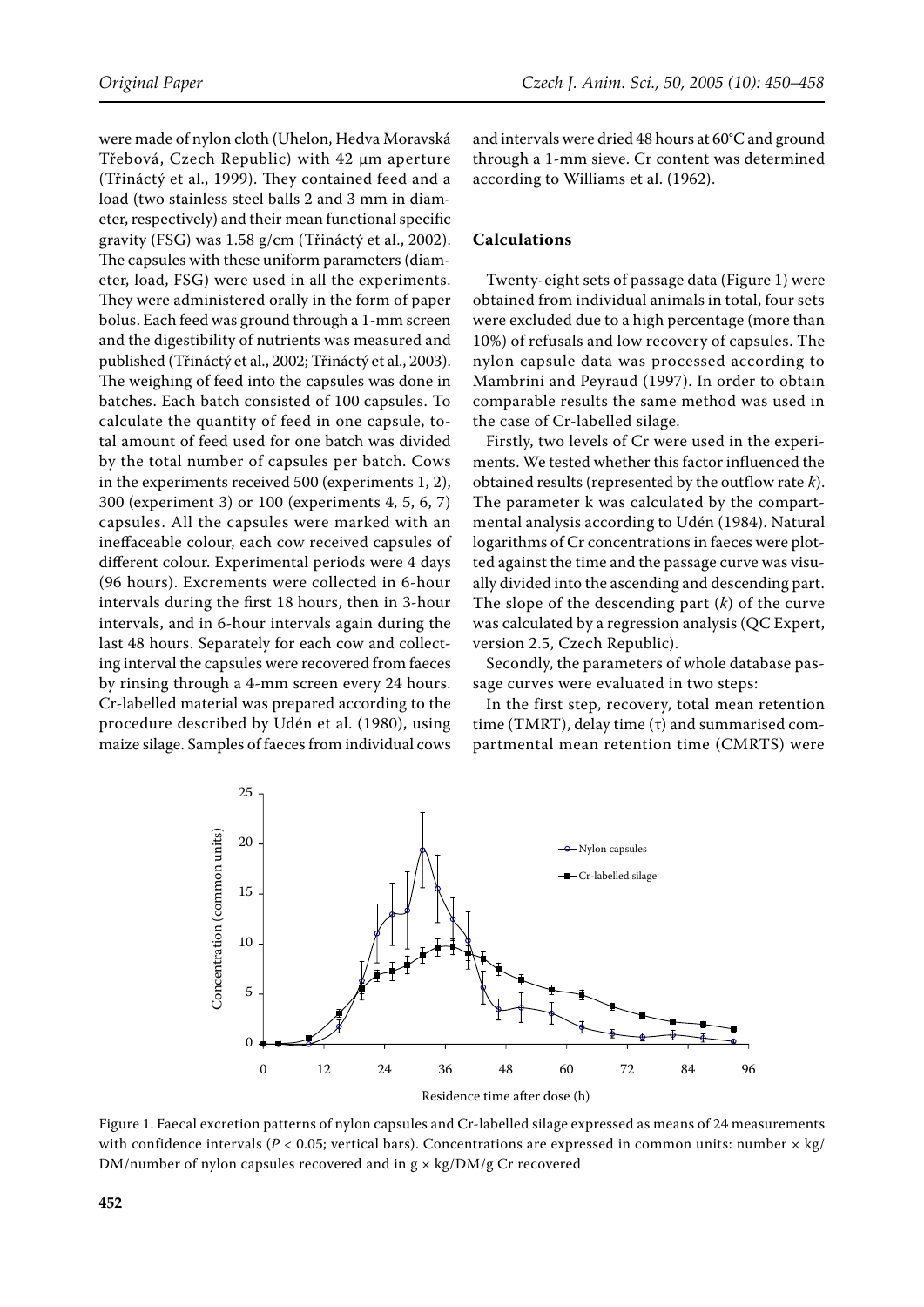calculated from individual curves of the passage of nylon capsules and Cr. TMRT was calculated according to a modified procedure described by Faichney (1975), using the following equation:

# $TMRT = \sum n_i t_i / \sum n_i$

- where:  $n_{i}$  = the number of capsules or the quantity of mark ers excreted during the *i*-th interval
	- $t_i$  = the time interval between the dosing and the mid-point of each time interval i of faeces col lection

The delay time τ was expressed as a time interval between the dosing and the mid-point of the interval when the capsules (markers) appeared for the first time in faeces (according to Mambrini and Peyraud, 1997). CMRTS was calculated by subtracting τ from TMRT. The pulse characteristic of nylon capsule excretion did not allow to divide the passage curves into the ascending and descending part correctly. For this reason in the second step parameters *k*, CMRT2 (descending part of passage curve) and CMRT1 (ascending part) were calculated using pooled data (separately for nylon capsules and Cr-labelled silage) from all experiments providing 24 points for each interval (Figures 2 and 3). Before pooling the data of faecal passage curves were transformed into comparable common units

as follows. For the capsules it was: number/kg of dry matter/number of total recovery, and for Cr it was: g of Cr/kg of dry matter/g of total recovery. Natural logarithms of the above-mentioned units were pooled within each interval, plotted against the time and visually divided into the ascending and descending parts (Figures 2 and 3). The slope of the descending part (*k*) of the curve with confidence interval was obtained by regression analysis (QC Expert, version 2.5). CMRT2 was calculated from the parameter k using the equation CMRT2 = 1/*k*. CMRT1 was calculated by subtracting CMRT2 from CMRTS (mean value obtained from individual passage curves). Calculations of CMRT1 and CMRT2 and their confidence intervals (*P* < 0.05) were performed on the basis of error propagation law (Taylor, 1997), using Monte Carlo simulation (QC Expert, version 2.5). These propagated confidence intervals were used for the statistical comparison of the obtained values.

#### **Statistical Analysis**

Firstly, the effect of two levels of Cr in Cr-labelled silage on outflow rate (*k*) was analysed according to a nested design with missing cells (four curves excluded) using the following model:



Figure 2. Faecal excretion patterns of nylon capsules from 24 passage curves expressed as logarithms of concentration with fitted slope as the coefficient *k*

[Ln of concentration] =  $5.28 - 0.082 \times$  [Residence time after dose];  $R^2 = 0.66$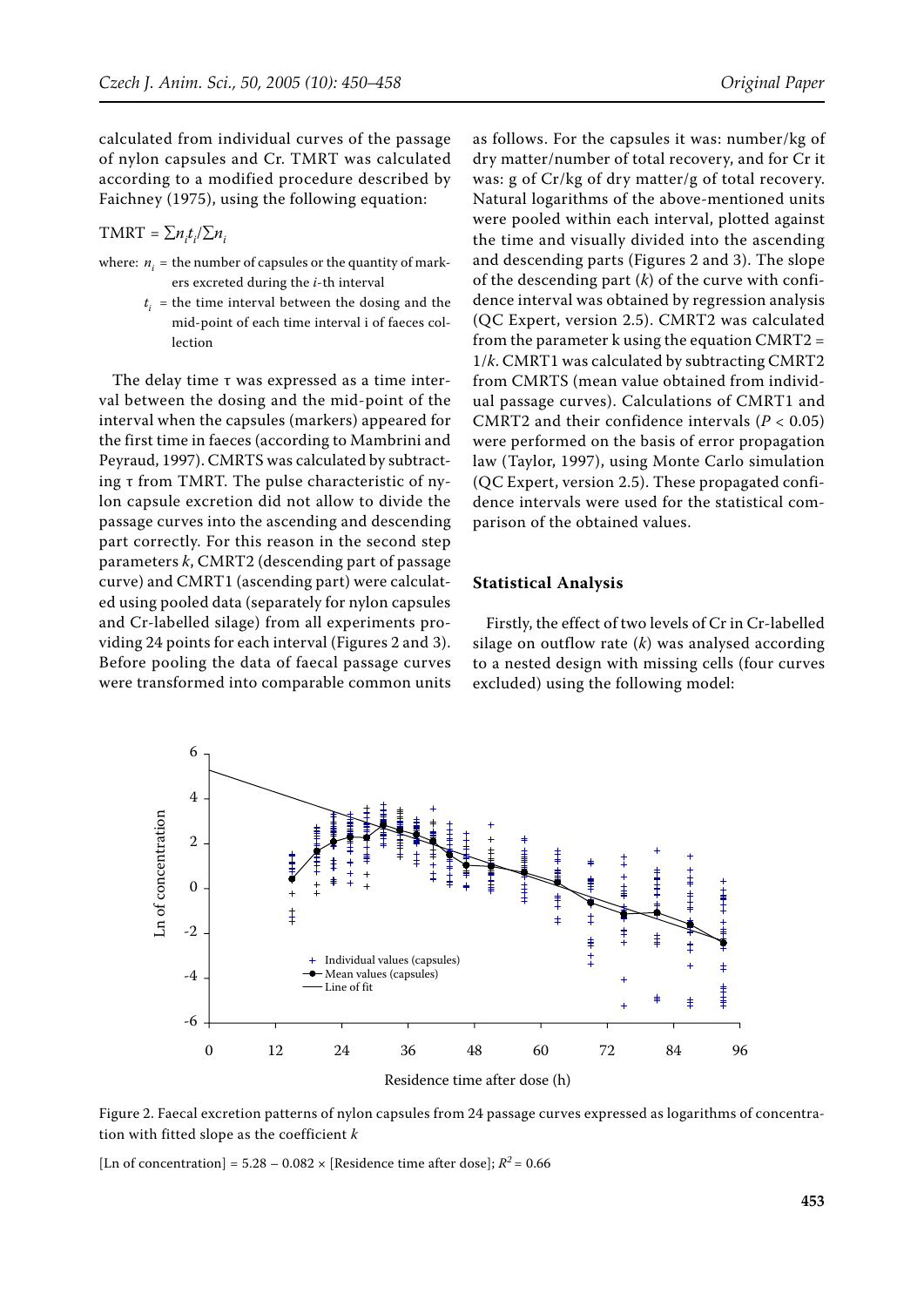

Figure 3. Faecal excretion patterns of Cr-marked silage from 24 passage curves expressed as logarithms of concentration with fitted slope as the coefficient *k* 

[Ln of concentration] =  $3.64 - 0.035 \times$  [Residence time after dose];  $R^2 = 0.84$ 

$$
Y_{ijk} = \mu + a_i + c_j(a_i) + e_{ijk}
$$

where:  $\mu$  = the overall mean

- $a_i$  = the content of Cr in labelled silage ( $i = 2$ )
- = the effect of the animal  $(j = 13)$
- $=$  the error term and period effect ( $k = 2$ )

The effect of  $Cr$  content was tested with  $c_j$  as an error term. The analysis was performed using the GLM procedure (Systat, version 10.2).

Secondly, means of recovery, TMRT, τ and CMRTS of nylon capsules and of Cr were compared using the paired comparison *t*-test (QC Expert, version 2.5). Means of CMRT1 and CMRT2 of nylon capsules and Cr were compared by *t*-test (using their propagated confidence intervals).

#### **RESULTS**

Firstly, we tried to find out whether the different Cr contents in labelled silage (% of DM), i.e. 2.39  $(n = 9)$  and 3.26  $(n = 15)$ , could influence the calculated outflow of digesta from the rumen (*k*). The respective k values for the lower and higher content of Cr were 3.38 (s.e. 0.21) and 3.79 (s.e. 0.18) %/h. Because the difference was small (0.41%/h) and insignificant  $(P > 0.05)$ , both sets of data were pooled for subsequent processing.

Secondly, the parameters of whole database passage curves were evaluated. The determined recoveries of capsules and Cr were 90% and higher (Table 2). The passage rate of nylon capsules through the GI tract was higher than for Cr, and for TMRT a large difference was determined (9.2 hours; *P* < 0.01). The values of delay time indicated that the nylon capsules appeared in faeces 16.2 hours after the administration. For the Cr-labelled silage the corresponding time interval was only 8.3 hours. It means that the passage of Cr-labelled silage through the intestines was faster. The estimated CMRTS values for nylon capsules and labelled silage were 20.1 and 37.2 hours ( $P < 0.01$ ), respectively. Assuming that in particular CMRTS represents the time of retention in the reticulo-rumen (Wylie et al., 2000), we can state that Cr-labelled particles remained there for a longer period of time than the nylon capsules. It can likely be explained by the high specific gravity of the nylon capsules (Třináctý et al., 2003).

In the second step, the outflow rates *k* were calculated using the descending part of the passage curve of nylon capsules and Cr-labelled silage (Figures 2 and 3). Regression equations indicated that respective k values for nylon capsules and Cr-labelled silage were 8.2%/h ( $R^2 = 0.66$ ) and 3.5%/h ( $R^2 =$ 0.84). The values of CMRT2 (Table 3) subsequently calculated from the corresponding outflow rates indicated a large difference, 12.2 and 28.7 h for nylon capsules and Cr-labelled silage, respectively  $(P < 0.05)$ . On the other hand, an insignificant difference of 0.7 h  $(P > 0.05)$  was found out between the CMRT1 mean values obtained from the passage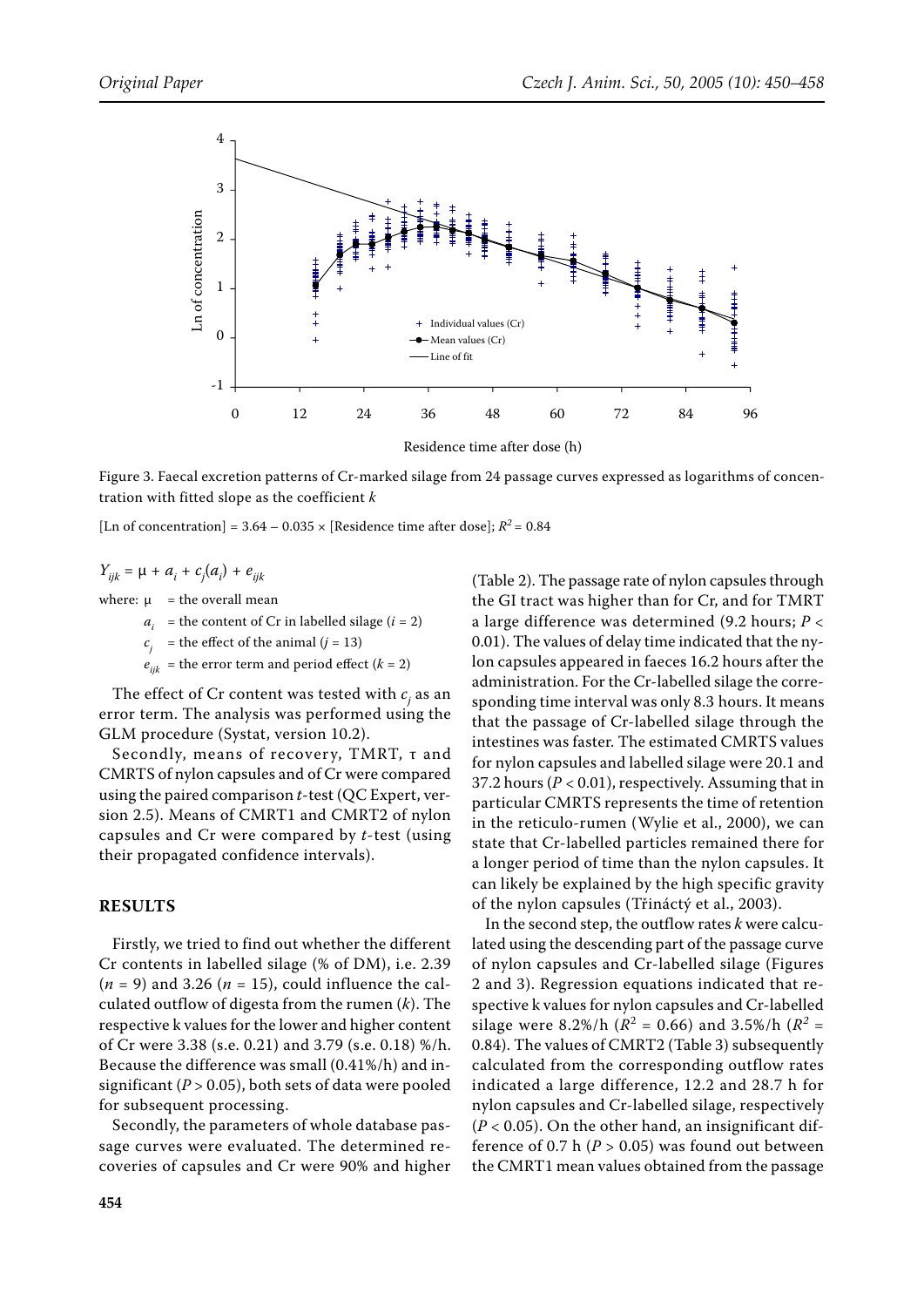Table 2. Recovery, total mean retention time (TMRT), delay time (τ) and summarised compartmental mean retention time (CMRTS) calculated from the curves of passage of nylon capsules and Cr-labelled silage (*n* = 24), s.e. in brackets

| Nylon capsules | Cr-labelled silage | Difference |
|----------------|--------------------|------------|
| 92.2(1.07)     | 90.0(1.35)         | 2.24       |
| 36.2(1.05)     | 45.4(0.61)         | $-9.20*$   |
| 16.2(0.50)     | 8.3(0.41)          | $7.94*$    |
| 20.1(0.97)     | 37.2 (0.69)        | $-17.14*$  |
|                |                    |            |

\**P* < 0.01

Table 3. Parameters CMRT1 and CMRT2 of the curves of passage of nylon capsules and Cr-labelled silage calculated from pooled data ( $n = 24$ ), confidence intervals for  $P < 0.05$  are given in brackets

| Parameter | Nylon capsules | Cr-labelled silage | Difference |
|-----------|----------------|--------------------|------------|
| CMRT1(h)  | 7.8(2.18)      | 8.5(2.08)          | $-0.7$     |
| CMRT2(h)  | 12.2(0.95)     | 28.7(1.47)         | $-16.5*$   |

\**P* < 0.05

curves of the nylon capsules and from the Cr-labelled silage.

#### **DISCUSSION**

Ramanzin et al. (1991) reported that the higher level of Cr in labelled material increased its specific gravity, which accelerated the rate of passage of the labelled material. A similar, but insignificant finding was reported by Ehle (1984). In our experiments no significant effect of different Cr contents in labelled silage on the passage rate was observed. These contents of Cr (2.39 and 3.26% of DM) are currently used in published papers dealing with the evaluation of digesta passage. As mentioned above, in silages the influence of current Cr contents on the change of their FSG is small and that is why Cr labelled silage can represent the parameters of passage of this feed component through the digestive tract. According to Wattiaux et al. (1991) maize silage contained more than 50% of particles with FSG ranging between  $1.15$  and  $1.30$  g/cm $^3$  and more than 30% between  $1.00$  and  $1.15$  g/cm $^3$ . Siciliano-Jones and Murphy (1991) found out the value 0.92  $g/cm<sup>3</sup>$ for the initial specific gravity of maize silage. The above-mentioned values of FSG are lower than those for nylon capsules (1.58 g/cm $^3$ ).

TMRT values of Cr-labelled silage (45.4 h), as determined in our experiments, correspond well with published TMRT data, obtained in studies of roughage passage through the digestive tract of lactating dairy cows. Udén (1984) found the TMRT value 48.8 h, Colucci et al. (1990) 46.7 h, Udén and Sutton (1994) 47.0 h and Mambrini and Peyraud (1997) reported 51.7 hours. The lower TMRT values, observed for nylon capsules (36.2 h), were similar to data reported on the passage rate of concentrates: Udén (1984) 44.5 h, Colucci et al. (1990) 35.9 hours, Mambrini and Peyraud (1997) 40.6 h, and Rothfuss et al. (1997) 28.3 hours. The TMRT of nylon capsules was comparable with that of concentrates. We suppose that the main cause of these findings was the higher specific gravity  $(1.58 \text{ g/cm}^3)$  of nylon capsules (Třináctý et al., 2003) in comparison with the above-mentioned values for maize silage.

Mean values of τ, as calculated from Cr-labelled silage passage curves (8.3 h), were similar to data mentioned in the literature for roughage and concentrates; Mambrini and Peyraud (1997) published the respective values of 9.5 and 8.3 h, and Poore et al. (1991) reported 7.2 h for labelled sorghum grain. The τ value of nylon capsules (16.2 h) was almost twice as high as that of Cr-labelled silage. This can be explained by the size and relatively high specific gravity of nylon capsules (Třináctý et al., 2000).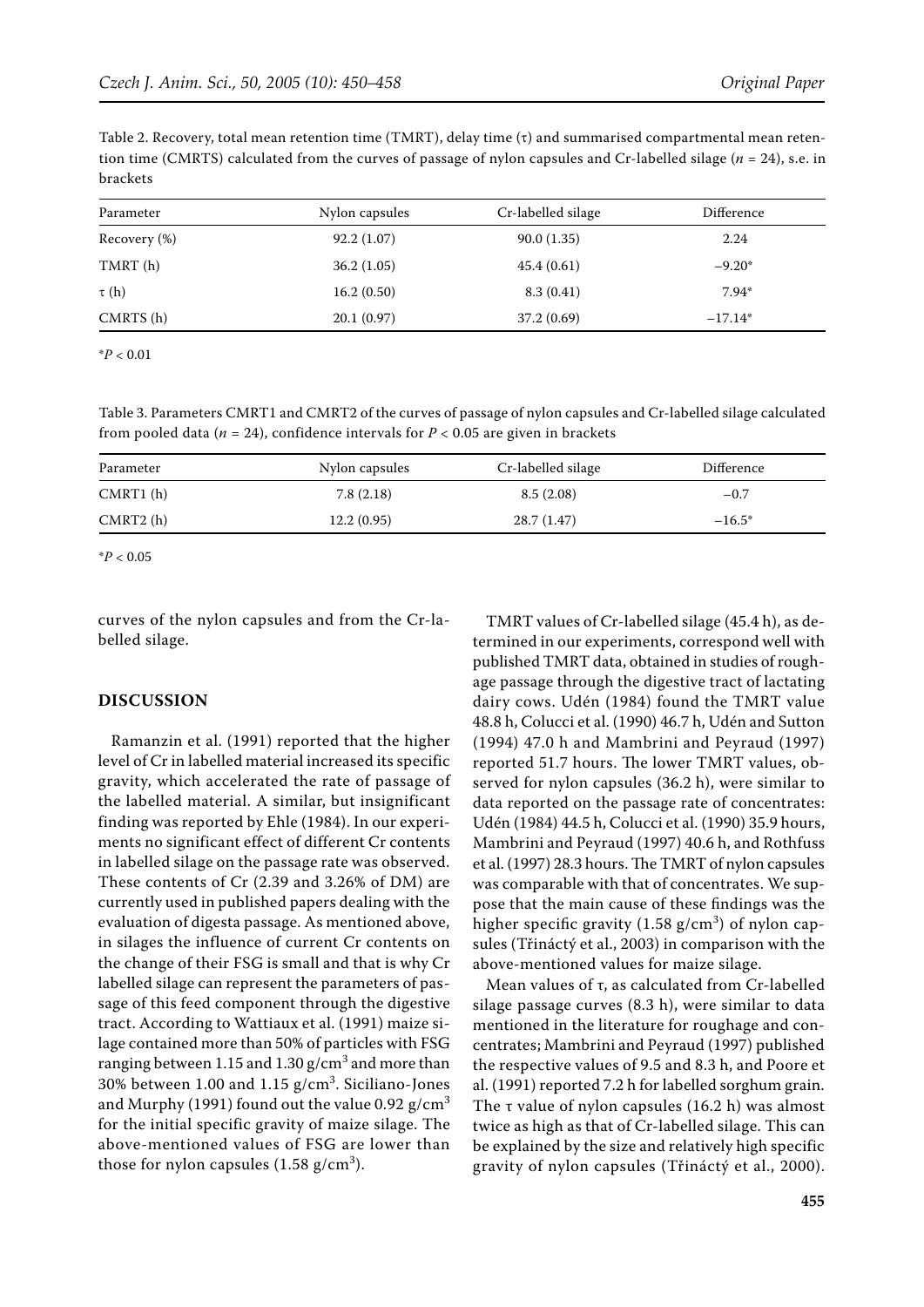Campling and Freer (1962), Ehle and Stern (1986) and Kaske and Engelhardt (1990) stated that the passage of larger particles of higher specific gravity through the intestines was slower. Wylie et al. (2000) found out that the retention time of ingested and masticated hay in the intestines (measured by a direct method in cannulated animals) accounted for 74.4% and 94.9% of τ value (calculated from faecal samples), respectively. Using the data published by Mambrini and Peyraud (1997) we could calculate that the corresponding values were 75.8% (feeding hay) and 84.8% (ground hay). Using the data for sorghum grain reported by Poore et al. (1991), we calculated the τ value of 95.8%. Based on these reported results we were able to express the retention time of nylon capsules and of Cr-marked silage in the intestines using the  $\tau$  value obtained from faeces.

CMRT2 (called also ruminal mean retention time) is derived from the ruminal outflow rate (Colucci et al., 1990). The biological interpretation of this parameter is relatively reliable and according to Grovum and Williams (1973), Pond et al. (1988) and Mambrini and Peyraud (1997) it may be allocated with confidence to the reticulo-rumen. Our value of CMRT2 of labelled silage (28.7 h) corresponded with the values published by Udén and Sutton (1994) and Mambrini and Peyraud (1997), who reported similar values (26.3 and 25.3 h, resp.) for dairy cows with similar milk performance. In contrast to the results obtained for the intestine (τ), CMTR2 of capsules was substantially shorter (12.2 h) than that of labelled silage (28.7 h) and despite of the large size of capsules it was more similar to those published for concentrates. For soybean meal, Colucci et al. (1990) published the values ranging from 12.3 to 16.0 hours. Rothfuss et al. (1997) reported 14.8 h and Mambrini and Peyraud (1997) 22.9 hours. This discrepancy is caused by the higher FSG of capsules  $(1.58 \text{ g/cm}^3)$ in comparison with the above-mentioned FSG of maize silage. Comparable results were obtained in the study of Kaske and Engelhardt (1990). The authors confirmed that the large particles (10 mm) with high SFG  $(1.44 \text{ g/cm}^3)$  spent a shorter time in the reticulo-rumen than those of 1 mm in size and FSG of  $1.03$  g/cm<sup>3</sup>.

CMRT1 represents a sum of retention times of several mixing sub-compartments. One of them is situated in the rumen (pool of large light particles with their rumination) and the others in the caecum and proximal colon (Pond et al., 1988; Mambrini and Peyraud, 1997). The distribution of retention

times between sub-compartments depends on the properties of the material under evaluation. Prange et al. (1982) calculated that the particles remained for 40% of the total CMRT1 value in the caecum and in the proximal colon. According to Mambrini and Peyraud (1997) particles of ingested hay and concentrate remained in the intestinal mixing compartment for 3.5 hours. For hay and concentrate, these values accounted for 20.7% and 37.2% of the total CMRT1 value, respectively. CMRT1 of labelled silage, as calculated on the basis of our data (i.e. 8.5 h), was shorter than that of labelled hay (16.9 h) but similar to the value of labelled concentrate 9.4 h (Mambrini and Peyraud, 1997). It was also in agreement with the value (8.8 h) published by Udén and Sutton (1994). CMRT1 values of nylon capsules were not different from CMRT1 of labelled silage.

The sum of CMRT1 and CMRT2 results in CMRTS. According to Wylie et al. (2000), due to a mixing flow in the forestomach digesta CMRTS amounted to 94.2% of that for the entire gastrointestinal tract. From the results of the detailed compartmental analysis mentioned above it stands to reason that the shorter mean retention time of nylon capsules in the reticulo-rumen (CMRTS) was caused in particular by the short CMRT2 (descending part of the passage curve), thus by the high outflow rate (*k*) of nylon capsules from the reticulo-rumen (see different faecal excretion patterns of nylon capsules and Cr-labelled silage in Figure 1. The influence of CMRT2 was strong and the mean retention time of nylon capsules in the GI tract (TMRT) was shorter than that of Cr-labelled silage although the nylon capsules remained in the intestines for a longer time period  $(τ)$ .

### **CONCLUSION**

The calculated mean retention time of nylon capsules in the reticulo-rumen was shorter and in the intestines it was longer than that of digesta represented by Cr-labelled maize silage. The short mean retention time of nylon capsules in the reticulo-rumen was the main cause of the shorter total mean retention time of these ones. For this reason the estimation of digestibility using the nylon capsule method can be questionable. For more authentic interpretation of the results, parameters of the passage of nylon capsules obtained from cannulated animals are necessary.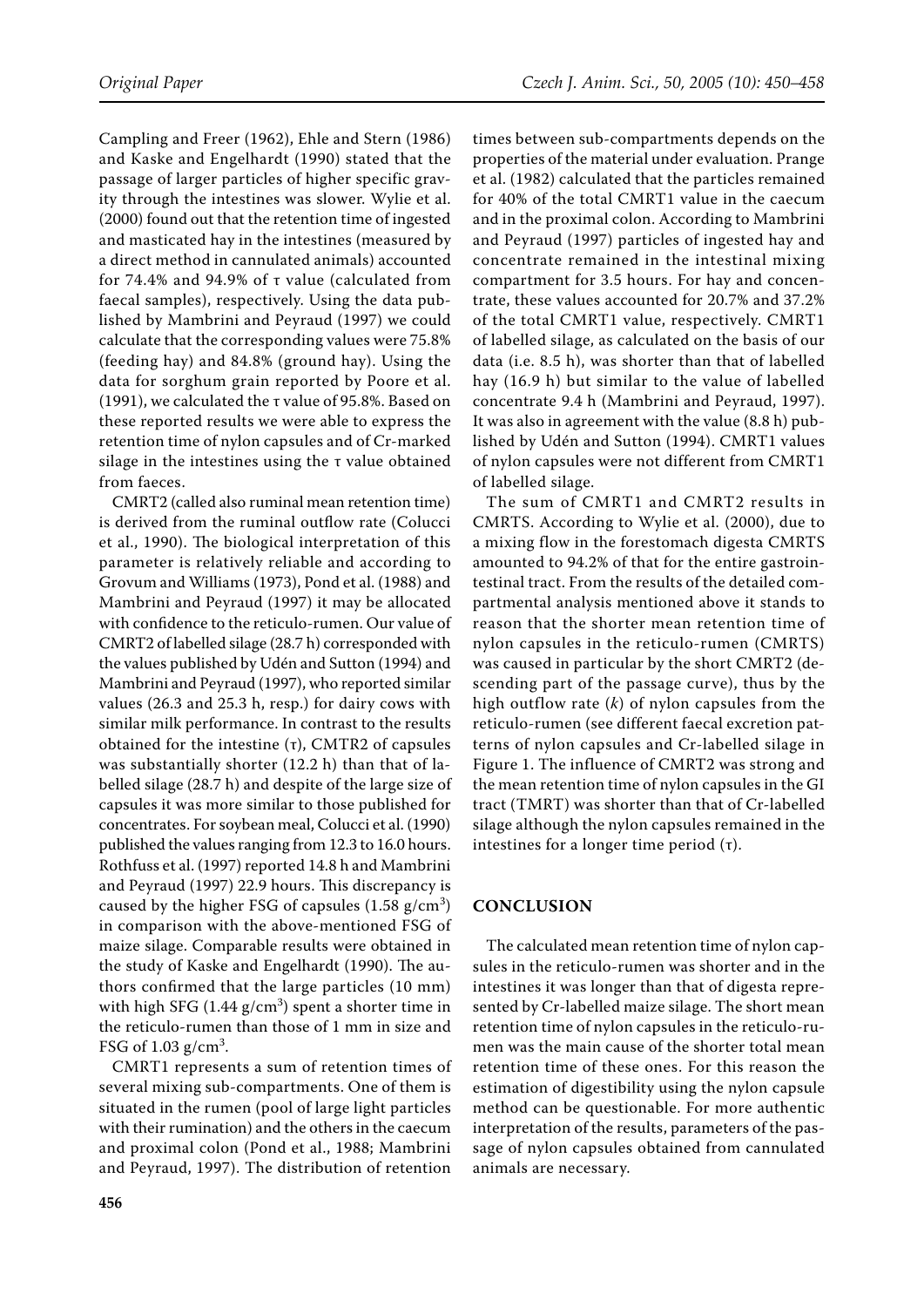#### **Acknowledgements**

The authors would like to thank Ing. Jiří Kotásek, Václav Hlaváček and Marie Mojžíšová for their assistance in the research and to RNDr. Petr Zobač, CSc. for his constructive comments.

#### **REFERENCES**

- Campling R.C., Freer M. (1962): The effect of specific gravity and size on the mean time of retention of inert particles in the alimentary tract of the cow. Brit. J. Nutr., *16*, 507–518.
- Colucci P.E., Macleod G.K., Grovum W.L., McMillan I., Barney D.J. (1990): Digesta kinetics in sheep and cattle fed diets with different forage to concentrate ratios at high and low intakes. J. Dairy Sci., *73*, 2143–2156.
- Ehle F.R. (1984): Influence of feed particle density on particular passage from rumen of Holstein cow. J. Dairy Sci., *67*, 693–697.
- Ehle F.R., Stern M.D. (1986): Influence of particle size and density on particular passage through alimentary tract of Holstein heifers. J. Dairy Sci., *69*, 564–568.
- Faichney G.J. (1975): The use of markers to partition digestion within the gastro-intestinal tract of ruminants. In: McDonald I.W., Warner A.C.I. (eds.): Digestion and Metabolism in the Ruminant. Armidale, University of New England Publishing Unit, 227–291.
- Firkins J.L., Allen M.S., Oldick B.S., St-Pierre N.R. (1998): Modelling ruminal digestibility of carbohydrates and microbial protein flow to the duodenum. J. Dairy Sci., *81*, 3350–3369.
- Grovum W.L., Williams V.J. (1973): Rate of passage of digesta in sheep 4. Passage of marker trough the alimentary tract and the biological relevance of rate-constants derived from the changes in concentration of marker in faeces. Brit. J. Nutr., *30*, 313–329.
- Huhtanen P., Kukkonen U. (1995): Comparison of methods, markers, sampling sites and models for estimating digesta passage kinetics in cattle fed at two levels of intake. Anim. Feed Sci. Technol., *52*, 141–158.

Kaske M., Engelhardt W.V. (1990): The effect of size and density on mean retention time of particles in the gastrointestinal tract of sheep. Brit. J. Nutr., *63*, 457–465.

- Mambrini M., Peyraud J.L. (1997): Retention time of feed particles and liquids in the stomachs and intestines of dairy cows. Direct measurement and calculations based on faecal collection. Reprod. Nutr. Dev., *37*, 427–442.
- Moore J.A., Pond K.R., Poore M.H., Goodwin T.G. (1992): Influence of model and marker on digesta kinetic estimates for sheep. J. Anim. Sci., *70*, 3528–3540.
- Pond K.R., Ellis W.C., Matis J.H., Ferreiro H.M., Sutton J.D. (1988): Compartment models for estimating attributes of digesta flow in cattle. Brit. J. Nutr., *60*, 571–595.
- Poore M.H., Moore J.A., Eck T.P., Swingle R.S. (1991): Influence of passage model, sampling site, and marker dosing time on passage of rare earth-labelled grain through Holstein cows. J. Anim. Sci., *69*, 2646–2654.
- Prange R.W., Jorgensen N.A., Satter L.D. (1982): Rate of passage calculation based on duodenal or faecal collection sites. J. Dairy Sci., *65* (Abstr.), 145.
- Quiroz R.A, Pond K.R., Tolley E.A., Johnson W.L. (1988): Selection among nonlinear models for rate of passage studies in ruminants. J. Anim. Sci., *66*, 2977–2986.
- Ramanzin M., Bittante G., Bailoni L. (1991): Evaluation of different chromium-mordanted wheat straws for passage rate studies. J. Dairy Sci., *74*, 2989–2996.
- Rothfuss H., Südekum K.H., Stangassinger M. (1997): Ermittlung der passage eines markers im verdauungstrakt von milchkühen mit hilfe unterscheidlicher schätzverfahren: Einfluss von laktationsstadium, fütterungsniveau und rationszusammensetzung. Arch. Anim. Nutr., *50*, 43–61.
- Siciliano-Jones J., Murphy M.R. (1991): Specific gravity of various feedstuffs as affected by particle size and in vitro fermentation. J. Dairy Sci., *74*, 896–901.
- Sommer A. (ed.) (1994): Nutrient Requirements and Tables of Nutrients for Ruminants. ČAZ, Pohořelice. 197 pp.
- Taylor J.R. (1997): An Introduction to Error Analysis. Mill Valey, University Science Books, 327 pp.
- Thielemans M.F., Francois E., Bodart C., Thewis A. (1978): Mesure du transit gastrointestinal chez le porc á l´aide des radiolanthanides. Comparaison avec le mouton. Ann. Biol. Anim., Biochem., Biophys., *18* (2A), 237–243.
- Třináctý J., Svozil B., Šimek M. (1995): Digestibility evaluation of neutral sugars from hemicellulose of alfalfa hay by nylon capsule method. In: IV. Int. Symp. Nutrition of Herbivores, Clermont-Ferrand, September. Ann. Zootech, Suppl., *44*, 189.
- Třináctý J., Šimek M., Homolka P. (1999): Nylon capsule method and alfalfa hay crude protein digestibility evaluation. Anim. Feed. Sci. Technol., *79*, 269–278.
- Třináctý J., Šimek M., Loučka R., Takahashi J. (2000): Total tract digestibility of alfalfa hay minerals evaluated by nylon capsule method. Czech J. Anim. Sci., *45*, 65-69.
- Třináctý J., Homolka P., Richter M., Šustala M., Vymětal A. (2002): Influence of the load of nylon capsules on their passage through the digestive tract and specific gravity. Reprod. Nutr. Develop., *42*, 295–305.
- Třináctý J., Homolka P., Zeman L., Richter M. (2003): Whole tract and post ruminal digestibility determined